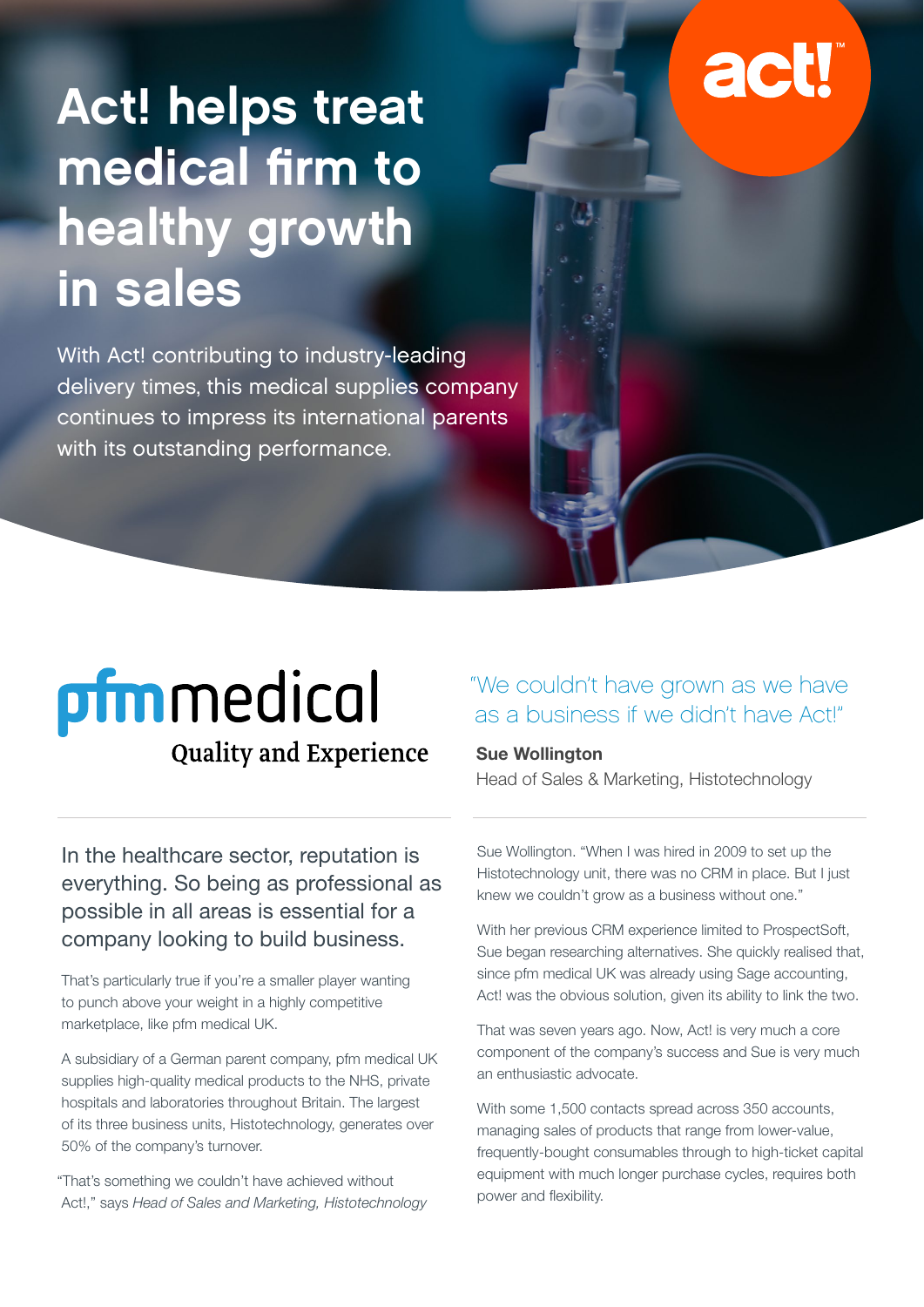

"I have been very impressed with the range of tools that Act! can provide, and how it has been tailored to the individual needs of each of our sales teams. It has certainly made a significant contribution to our success."

**Gemma Borgert,** Managing Director

"Given the amount of information you can get out of Act! and the way it can track and monitor business on a daily basis," she says, "my team just couldn't survive without it.

"With Act! you have everything you need in one place, so even if one person's on holiday or has left the company," says Sue, "there's someone else who can pick up on it. That gives us a lot of agility, as someone's always available to help a customer – because there's nothing worse than being pushed from pillar to post."

It's a coordinated approach that demonstrates to customers that everyone in her unit is 'tuned in', something that marks out the company as efficient and at the top of its game.

If more evidence were needed of Act! and the office team working in harmony, Sue can point to a 99% next day and on time delivery rate – something that their much larger competitors can only dream of.

#### A truly customised CRM

"I have always believed in CRM systems being an essential support for sales teams, when used in the right way", says Managing Director Gemma Borgert. "I have been very impressed with the range of tools that Act! can provide, and how it has been tailored to the individual needs of each of our sales teams. It has certainly made a significant contribution to our success."

"We've now got Act! pretty much the way we want it", adds Sue. "Our Act! Certified Consultant has been very good at supporting us and tweaking the system so we now have customised columns and a database that is segmented in the way we want."

However, Sue and her colleagues are also conscious that no matter how tailored Act! is to their needs, even the best CRM system in the world can't deliver if it's not fed accurate, up-to-date information.

That's why the company has established strict standards about the way the database is maintained and data inputted. These standards ensure that the system is fully synchronised every day, so everyone is working from the most current information.

From her own point of view, Act! is indispensable to Sue when it comes to preparing the quotations that are such an essential part of business-building, which thanks to Act! she says are "considered the most professional in the whole company."

However, as an ambitious company, pfm medical UK is looking to improve quotations even further by adding images of consumables, for example, to make them more visually appealing.

#### Powerful email marketing and add-on capabilities

Apart from such internal salesmanship, pfm medical UK uses Act! emarketing for email marketing campaigns across multiple business units.

David Haykin, heading up the Vascular Access unit, says: "We have now run several successful Act! emarketing campaigns